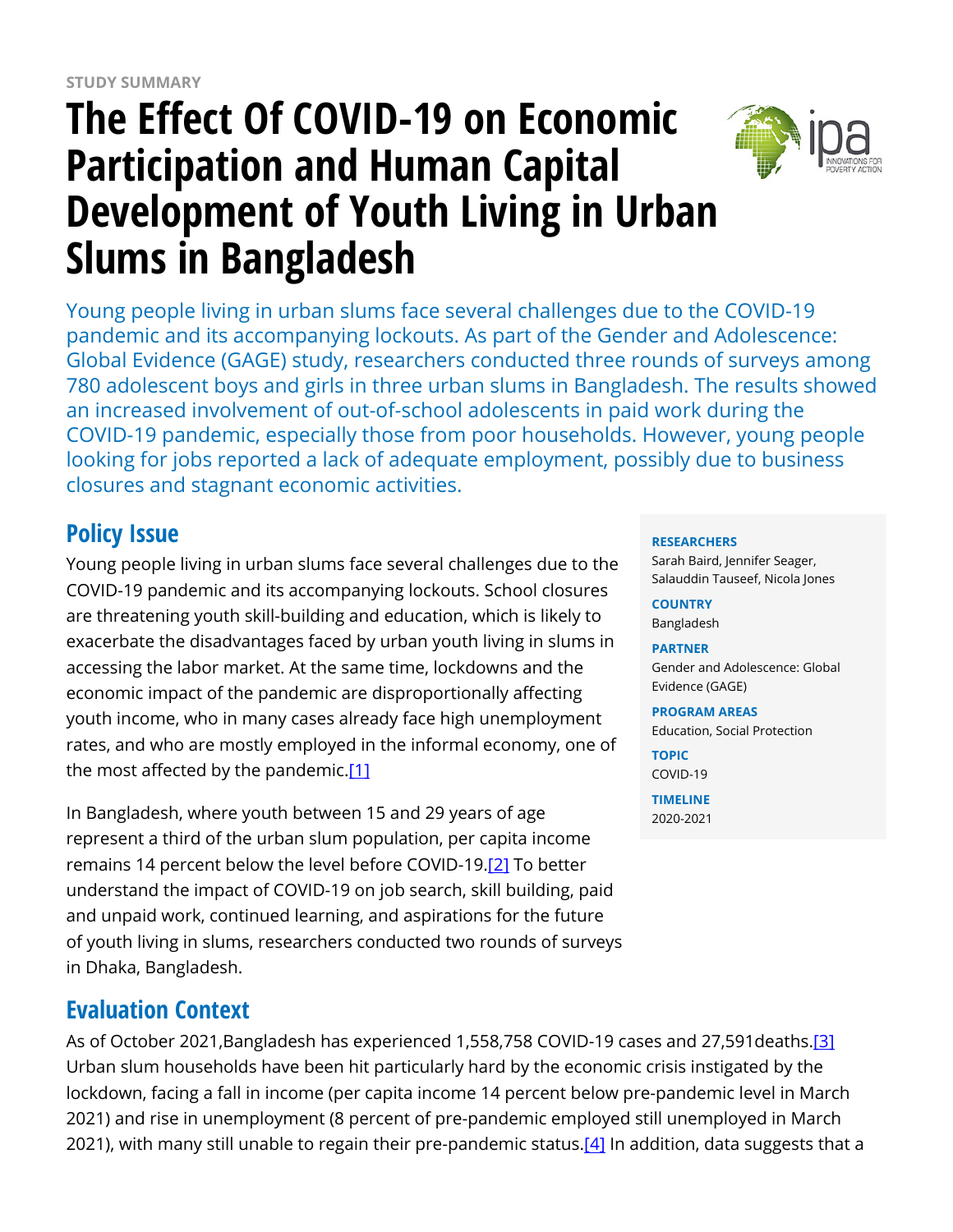higher proportion of urban youth (compared to rural youth) who worked before the pandemic remain unemployed.[\[5\]](https://www.poverty-action.org/printpdf/48556#_ftn3)

The Gender and Adolescence: Global Evidence (GAGE) study follows 20,000 youth in low- and middleincome countries to understand what works to enhance adolescent capabilities and empowerment. It consists of surveys and other mixed methods approaches conducted over a period of nine years (2015-2024) among youth in Africa (Ethiopia and Rwanda), Asia (Bangladesh and Nepal), and the Middle East (Jordan and Lebanon). As part of the GAGE study, the Innovations for Poverty Action Women's Work, Entrepreneurship, and Skilling Initiative (WWES) supports ongoing surveys in Bangladesh to understand the impact of the pandemic.

### **Details of the Intervention**

#### *Note: This study is not a randomized controlled trial*

In Bangladesh, researchers conducted three rounds of surveys among 780 male and female youth in three low-income study sites in Dhaka (names concealed for privacy). The three areas of study have varying levels of access to services and healthcare, schools and connectivity to surrounding areas. The surveys included questions on education and learning, aspirations, school-to-work transitions, job search and involvement in paid work.

The first round of data was collected in-person in December 2017 and January 2018 across the three survey locations. The second and third rounds of data collection (henceforth COVID-R1 and COVID-R2, respectively) took place virtually, via phone interviews, from May to June 2020 and March to April 2021.

### **Results and Policy Lessons**

**Male youth are more likely to be engaged in paid work than female youth, particularly those out of school and from poorer households.** Seventeen percent of adolescents worked for pay before the start of the pandemic. This percentage fell to 8.9 percent at the start of the pandemic (COVID-R1), but rose again to 14.8 percent in COVID-R2. At all periods, a higher proportion of males (compared to females) engaged in paid work (23.9 percent vs 10.2 percent of females immediately prior to the pandemic, 13.5 percent vs 4.4 percent in COVID-R1, and 21.4 percent vs 8.0 percent in COVID-R2).

Before the pandemic started (at baseline), adolescents were mostly involved in skilled work (31.4 percent), followed by professional (22.5 percent) and retail work (20.7 percent), with similar findings in COVID-R2. Reported work hours were, on average, 40 hours a week prior to and during the pandemic (COVID-R1 and -R2). There were no statistically significant gender differences in type of job or hours worked among those who were working.

The majority of adolescents engaging in paid work come from poorer households (those with less assets than average) (17.8 percent vs 11.5 percent in COVID-R2), and were 15 years or older at the time of the COVID-R1 survey (22.6 percent of older adolescents vs 6.8 percent of adolescents younger than 15 years in COVID-R2). Regression analysis reveals that adolescents who are young, female, enrolled in school before the pandemic, and from better off households are less likely to be engaged in paid work as of the COVID-R2 survey.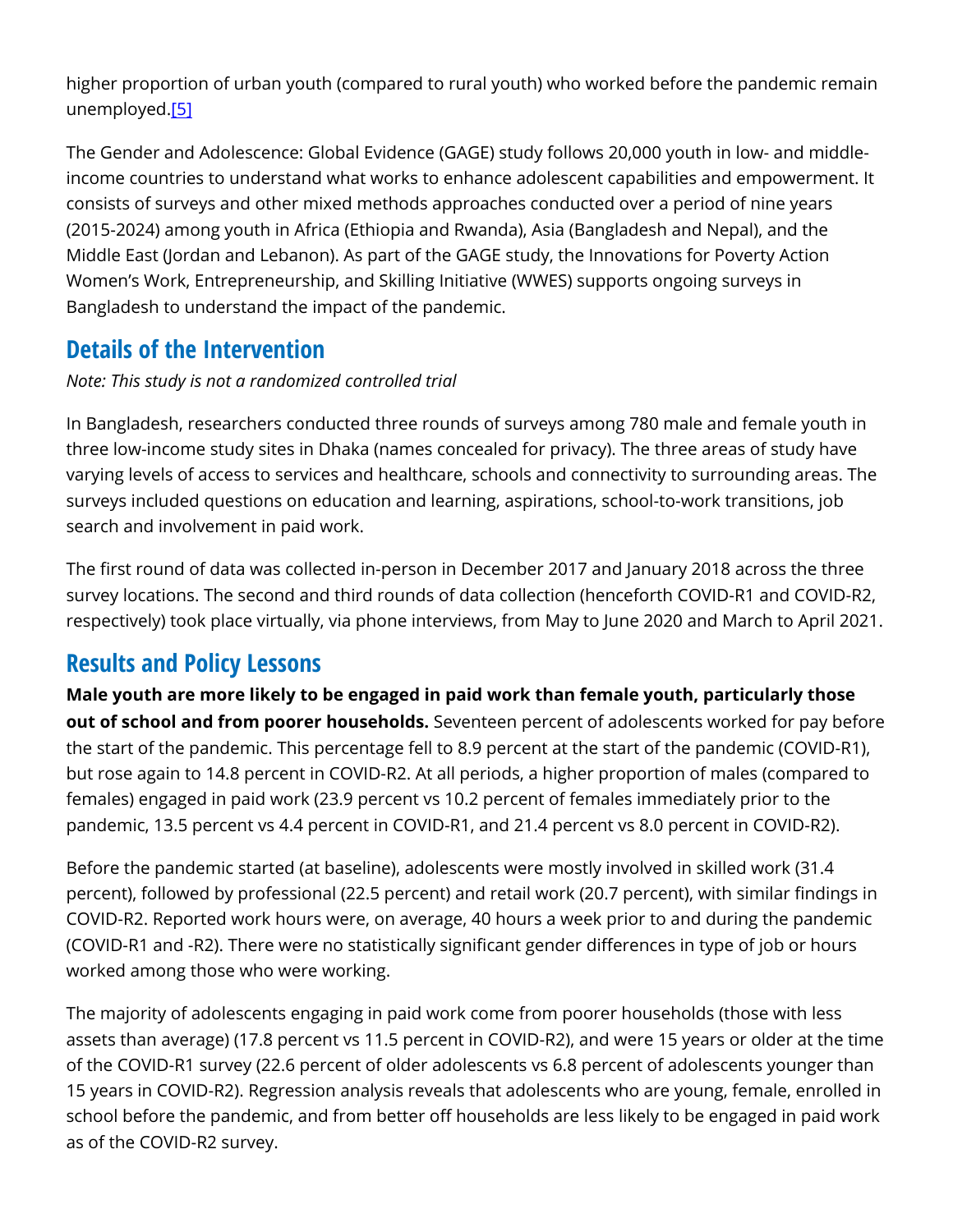**Almost a quarter of adolescents sought a job in the past year, with unavailability of jobs reported to be a major constraint to job search**. Nearly a quarter of youths (23.9 percent in COVID-R2) reported that they searched for a job in the past year and 4.8 percent reported to have tried to set up a business in the past year (COVID-R2). Of the adolescents who looked for work, 43.3 percent reported unavailability of jobs being a major constraint to job search while 17.4 percent reported they were unqualified to secure a job. For those who did not search for a job, the primary reasons given were that they are young or currently studying (47.7 percent), do not want to work (13.4 percent), or are happy with their current job (17.8 percent). Jobs were mostly sought through family and friends (45.5 percent) or through advertisements and social media (32.6 percent).

**Most adolescents believe women can work or operate enterprises outside of the home, but male youth is more conservative than females in their belief that women can continue work during the pandemic with increased family responsibilities.** At COVID-R2, a high proportion of adolescents believe women can work (75.3 percent) or operate an enterprise (84 percent) outside of the home. However, gender disaggregated analysis reveals a lower level of belief among females compared to males that women can work (58.4 percent vs 94.1percent) or operate enterprises (74.5 percent vs 94.6 percent). This contrasts with a higher proportion of females (72.7 percent vs 57.2 percent of males) aspiring to a professional career.

Although almost 95 percent of the male youth responded they believe women can work or operate enterprise outside home, only half believe women can *continue* to work (54.2 percent of boys) or operate an enterprise (50.2 percent of boys) outside the home during the pandemic in the face of increased government restrictions and family responsibilities. Female youth were nearly 20 percentage points more likely to spend more time on household chores and care of family members during the pandemic. As a result, career aspirations have fallen faster for girls than boys (5.7 pp vs. 2.4 percentage point reduction) over the course of the pandemic.

#### **During the pandemic, there has been little engagement in education and skills training and 87.7percent of adolescents reported that the pandemic has negatively affected their education.**

 Of the 62.4 percent of adolescents enrolled in formal school immediately prior to the pandemic, a third (35 percent in COVID-R2) reported receiving continued learning support from school during the pandemic. Lack of guidance (45.5 percent in COVID-R2) and resources (7.9 percent in COVID-R2) were reported as the primary hindrance to learning with older cohort of students (aged years 15 and more) particularly affected by these challenges. Additionally, only 4.6 percent of adolescents reported that they were continuing or started to attend a skills training, course, internship, or apprenticeship during the pandemic. Use of technology was limited, with only 7.4 percent of adolescents with access to tablet/mobile device in COVID-R2 reported having used it for skill development activities such as vocational training or apprenticeships

The results showed an increased involvement of out-of-school adolescents in paid work, especially those from poor households. However, young people looking for jobs reported a lack of adequate employment, possibly due to business closures and stagnant economic activities. At the same time, the shift in learning activities to digital platforms means a growing digital divide that further disadvantages